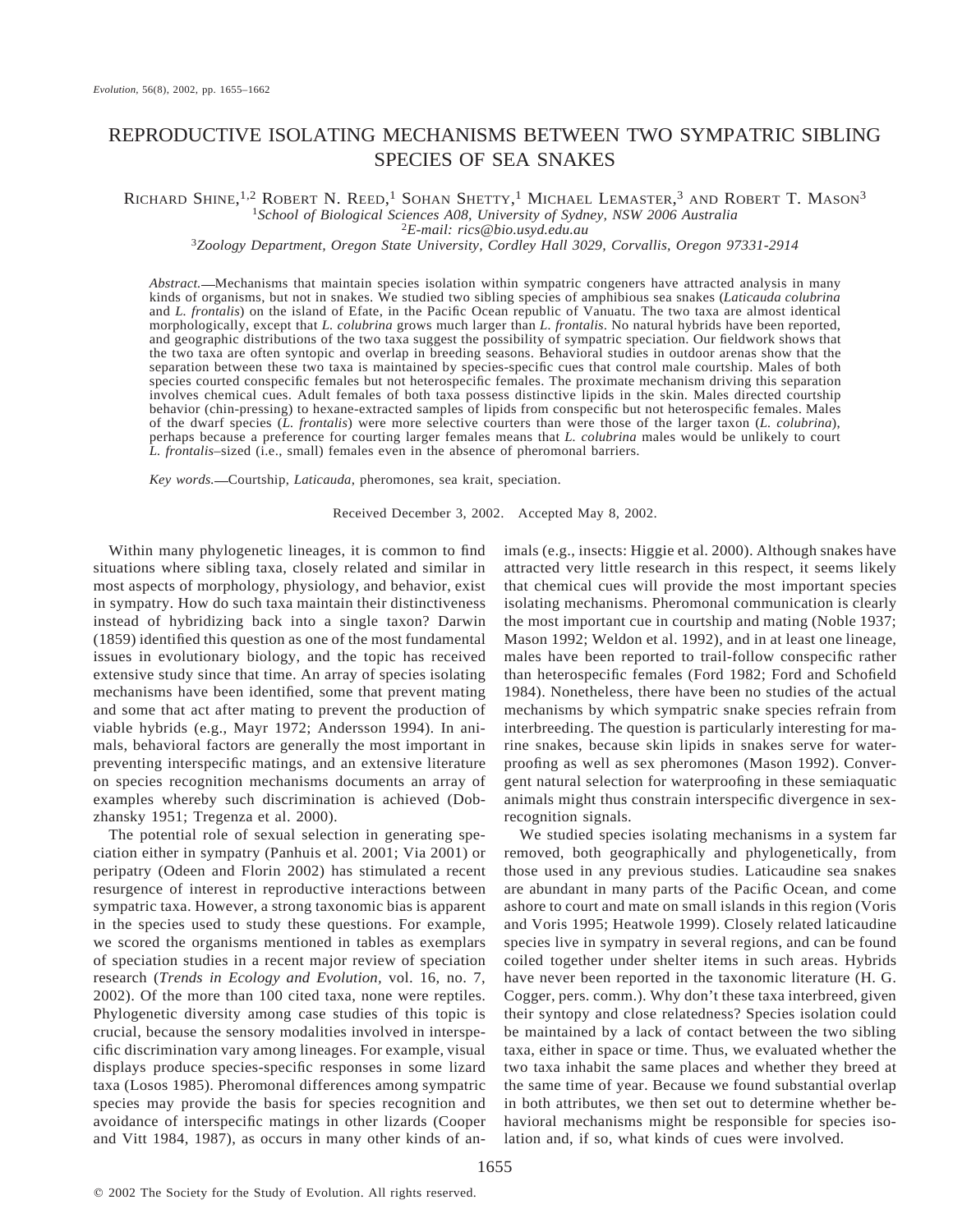### MATERIALS AND METHODS

The Pacific nation of Vanuatu lies 170 km south of the Solomon Islands, 800 km west of Fiji, and 230 km northeast of New Caledonia. We studied laticaudine sea snakes on the northeastern tip of the island of Efate, near Paonangisu village (Nagar Resort:  $17^{\circ}35^{\prime}$ S, 168°29 $^{\prime}$ E). The climate is tropical; mean air temperature is  $>26^{\circ}$ C in most months. Rainfall is concentrated in the months from December to February (O'Byrne and Harcombe 1999).

Three laticaudine species are found in Vanuatu, all belonging to a single clade with highly specialized dietary habits (feeding only on moray and conger eels; Greer 1997). One taxon, *L. laticaudata*, differs strikingly in body shape and coloration from the others. However, the two remaining taxa are so similar that until recently they have been treated as a single species, even after detailed taxonomic analysis (Mc-Carthy 1986). Between 1983 and 1996 extensive field and laboratory research on laticaudine sea kraits was conducted in the western Pacific under the leadership of Professor Nobuo Tamiya (Tohoku University) and Dr. Toru Tamiya (Sophia University). One outcome of this research was the discovery that populations of the yellow-lipped sea krait (*Laticauda colubrina*) in Vanuatu actually comprised two syntopic sibling species: the larger *Laticauda colubrina* (*s.s.*) and a much smaller sister species, for which the name *Laticauda frontalis* (De Vis 1905) is available (Cogger et al. 1987). Thus, there are two sibling species within this clade. One is a large (to .1.5 m) species, *L. colubrina*, that is widespread through the Pacific from Fiji in the east to Sumatra in the west (McCarthy 1986; Heatwole and Guinea 1993). The other taxon (*L. frontalis*) is smaller  $(<1.0$  m) and is endemic to Vanuatu. Although *L. frontalis* has been synonymized with *L. colubrina* in virtually all published literature, recent studies by H. G. Cogger and H. Heatwole (unpubl. ms.) show that *L. frontalis* is clearly distinct from *L. colubrina* in several aspects. For example, counts of ventral scales do not overlap between the two taxa, and *L. frontalis* attains much smaller maximum sizes than does *L. colubrina* (80 vs. 140 cm snout-vent length [SVL] in Vanuatu: Shine et al. 2002). Because of the close relationship between *L. colubrina* and *L. frontalis*, these two species were the subjects for our research on species isolating mechanisms.

Both *L. colubrina* and *L. frontalis* are black-and-white banded snakes with flattened paddle-like tails. The most convenient field-identification method involves a subtle difference in pattern: the black band encircling the head is in contact with the first body band in *L. colubrina* but not in *L. frontalis*. There have been no previous studies of the ecology or behavior of sea snakes in Vanuatu, and thus *L. frontalis* has not attracted any previous research. However, the wideranging *L. colubrina* has been intensively studied in other parts of its geographic range. Radiotelemetric studies on a Fijian population of *L. colubrina* found that these snakes spent about half of their time at sea (foraging for eels) and the other half on land (digesting prey, sloughing, courting, and mating). They moved between the two habitats about once every 10 days (Shetty 2000; Shetty and Shine 2002b).

Laticaudine snakes may breed year-round in tropical areas, but with a nonreproductive period in cooler months in less tropical climates (for a review see Greer 1997). Detailed research at a Fijian site containing one of our study species (*L. colubrina*) documented a peak in mating activity around November (Guinea 1986; Shetty and Shine 2002a). These data suggest that Vanuatu laticaudids will breed year-round, but with a peak around November. Thus, we visited Efate from 1 November to 15 December 2000.

We collected snakes by night (using a flashlight to find actively moving snakes, typically close to the land-water interface) and by day (when they were hidden inside small crevices in rocks or mangrove trees). We surveyed sites on the main island of Efate as well as on small outlying islands, but our main study sites were all within a 4-km circle: a sandy beach 2 km south of Paonangisu on the main island; a rocky shore on the offshore island of Kakula 1 km northwest of Paonangisu; two tiny rocky islets  $\leq 1$  km from Kakula; and a clump of mangrove trees  $<$  300 m from the islets. Collecting effort was spread among these sites throughout the 6-week-period of our study; we saw no evidence of any temporal shifts in species numbers at any of the sites.

All snakes were identified, weighed, and measured (SVL) and then given an individual scale-clip for identification. They were kept in cloth bags, in the shade, until needed for experimental studies. We used only adult animals for these studies (criteria for sexual maturity  $=$  for *L. colubrina*, male  $>$  70 cm SVL, female  $>$  90 cm SVL; for *L. frontalis*, male  $> 40$  cm SVL, female  $> 50$  cm SVL; Shetty and Shine 2002a,b; R. Shine et al. 2002). For detailed observations of courtship behavior, we erected five open-topped nylon arenas in a shady location. Each measured 1 m  $\times$  1 m  $\times$  1 m, and was supported by plastic rods. The base of each enclosure was filled with a 5-cm layer of beach sand, which was removed and replaced between trials to ensure that no pheromonal cues remained to confound snake responses.

We conducted two sets of experiments using these enclosures. In the first set, one adult male and one adult female snake were added to each enclosure and their subsequent behavior scored to compare the intensity of courtship that male *L. colubrina* and *L. frontalis* directed to conspecific versus heterospecific females. Only two snakes (one male, one female) were used in each trial, to eliminate the possibility of confounding by interactions with other snakes. Each snake was used only once. The trial was terminated as soon as we recorded intense courtship (body-jerking, head-pressing) or (failing this) after 8 h. Each hour, we scored the snakes' location and behavior in each arena. Because we terminated trials as soon as we saw active courtship, we did not record copulation in the arenas. However, *L. colubrina* will copulate in such enclosures (Shetty 2000; Shetty and Shine 2002a). We used logistic regression to analyze these data, with the dependent variable being the intensity of response (whether or not the male aligned his body with that of the female). This analysis was performed using Statview 5 (SAS Institute 1998) on a Macintosh G4 computer.

The second set of trials was designed to assess whether lipids in the skin of females served as sex pheromones to elicit courtship by males (as has been shown in garter snakes; Mason 1993) and whether such pheromones might act as cues for species isolation. To obtain skin lipids, we soaked squares of clean, soft cotton cloth (15 cm  $\times$  15 cm) in fresh water,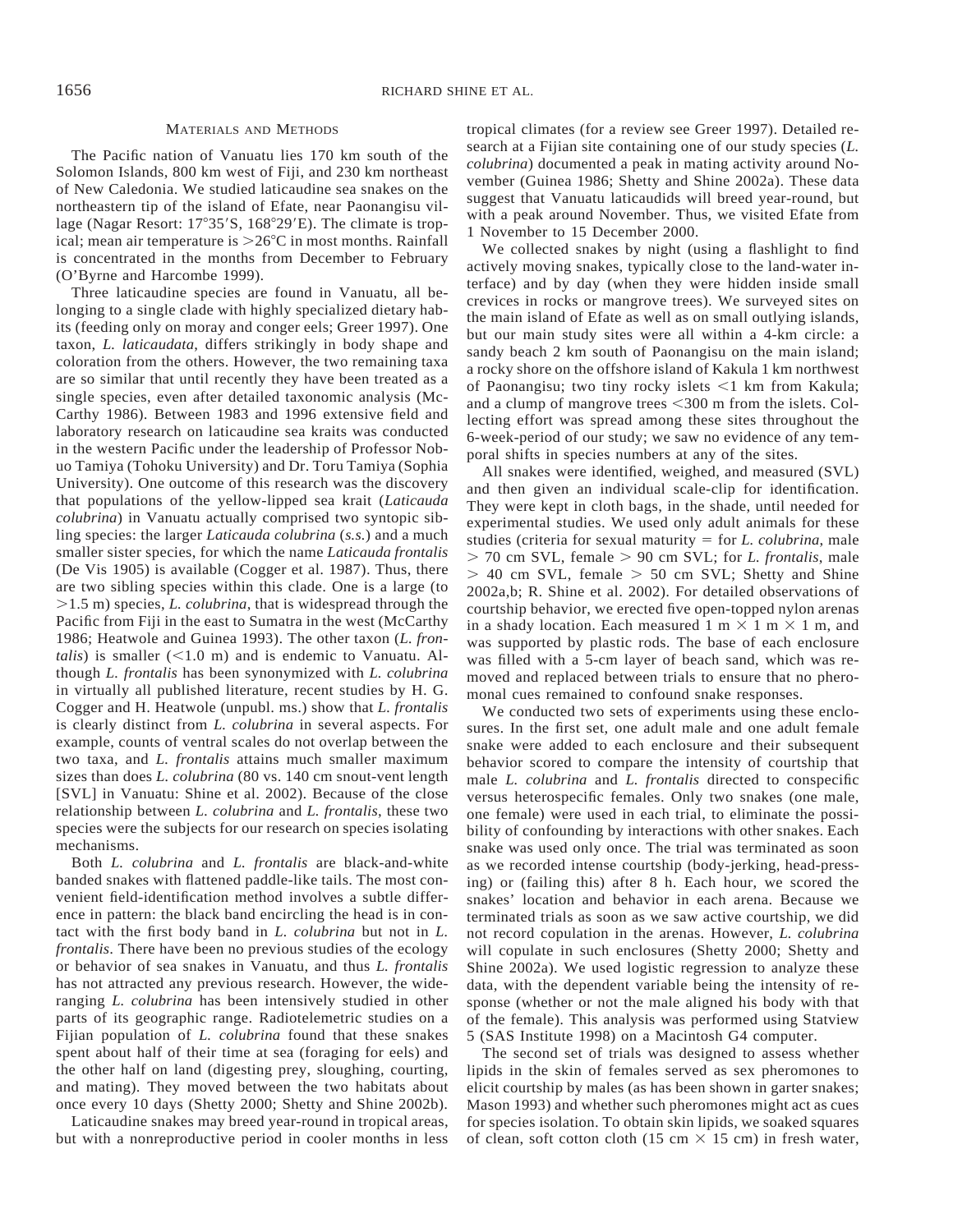and then applied reagent-grade hexane  $(C_6H_{12})$  to the middle of each cloth. Some of the cloth pieces were used as controls for the presence of hexane, whereas others were wiped across the dorsal surface of adult female snakes to obtain a sample of skin lipids (cf. Mason 1993). To do this, the female was held by the neck and hindbody so that her cloacal secretions could not contaminate the sample. The snake was first rubbed with a water-dampened cloth to remove sand and other impurities, and we then wiped the cloth four times along the female's back in an anterior-to-posterior direction. We used four female *L. colubrina* per cloth to obtain the stimulus for this species, and six females per cloth for *L. frontalis* (because of the smaller body size of this taxon).

We then placed three pieces of cloth (one hexane control, one with *L. frontalis* lipids, and one with *L. colubrina* lipids) in an enclosure containing four to seven adult male snakes of one of the species. Using multiple males within a single arena mimics the natural situation with breeding laticaudines (Guinea 1986; Shetty and Shine 2002a) and male-male competition does not modify responses because male laticaudines display no overt aggression toward each other in mating aggregations (Guinea 1986; Shetty and Shine 2002a). Indeed, males do not display any overt reaction to each other's presence whatsoever. Two replicate arenas were used for each species, to test a total of 13 male *L. colubrina* and nine male *L. frontalis*. Each male snake was scored for its response to all three of the cloth squares in its arena. Each animal was paint-marked with an identification number on its back, so that we could maintain separate records for each male. Initial tests suggested that moving the stimulus cloth was likely to disturb animals and thus might generate artifactual responses. In nature, female laticaudines generally remain still and are encountered by trail-following males (Shetty and Shine 2002a). Thus, we laid the cloth squares out on the floor of the arena, well-separated from each other, and waited until males happened across the stimuli. We recorded each male's response from the first time that it encountered each stimulus (i.e., when the male's head was directly above the cloth). A few animals that remained sedentary throughout this period, and therefore did not encounter any of the stimuli, were gently disturbed (nudged midbody with a stick) to stimulate activity. We then scored their behavior when they encountered one of the cloth pieces, in the same way as for the other snakes. No differences in responses to the cloth squares were apparent between the snakes that we stimulated to move versus those that were not stimulated in this way.

For each male, we recorded data only for the first time he encountered each of the cloth pieces. The responses that we scored were the number of tongue-flicks (complete cycles of tongue extrusion and withdrawal) before leaving the cloth and whether the male pressed his chin against the cloth after tongue-flicking. The number of tongue-flicks may reflect the male's overall level of interest in the stimulus, and the chinpress is a distinctive behavior seen only during male courtship (Gillingham 1987; Mason 1993; Shine et al. 2000a). These data were analyzed by repeated-measures ANOVA, with responses to each of the three cloth pieces serving as the repeated measure for each male.

After the behavioral trials were completed, we used hexane to extract samples of skin lipids from adult males and females of all three Vanuatu laticaudine species. One male and female from each of the three species were killed with an overdose of brevital sodium injected peritoneally. Each snake was then placed dorsal side down in a 2-L stainless steel bowl, 300 ml of hexane was added, and the bowl covered with aluminum foil and left for 12 h (Mason et al. 1989, 1990). Care was taken to keep the head and cloaca out of the hexane to avoid possible contamination by internal bodily fluids. After removal of the animals, the resulting hexane extracts were reduced in volume by evaporation and the remainder was transported back to the laboratory in Teflon-capped glass vials. Upon return to the laboratory, the excess solvent in the samples was removed by rotoevaporation at  $35^{\circ}$ C and the resulting lipid residues were weighed to the nearest milligram on a digital scale (Mettler AT400, San Francisco, CA). The residues were resuspended in fresh hexane (1–2 ml) and sealed in 9-ml glass vials with polyethylene-lined caps and stored at  $-20^{\circ}$ C.

Hexane-extracted skin lipids were further analyzed by gas chromatography/mass spectrometry (GC/MS). This was accomplished with a Hewlett-Packard (Palo Alto, CA) 5890 Series II gas chromatograph fitted with a split injector (280°C) and a Hewlett-Packard 5971 Series Mass Selective Detector. Aliquots  $(1 \mu l)$  of the extracts were injected onto a fused-silica capillary column (HP-1;  $12 \text{ m} \times 0.22 \text{ mm}$  I.D.; Hewlett-Packard) with helium as the carrier gas (5 cm/sec). Oven temperature was initially held at  $70^{\circ}$ C for 1 min, increased to  $310^{\circ}$ C at  $10^{\circ}$ C/min and finally held at  $310^{\circ}$ C for 10 min. Resulting peaks were identified by ChemStation software (ver. B.02.05, Hewlett-Packard) interfaced with the GC/ MS, comparison to known compounds or comparison to library spectra.

#### RESULTS

### *Do the Two Species Exist Syntopically?*

Adults of both laticaudine species were recorded at three of the four sites where we collected, with *L. frontalis* always less common than *L. colubrina* (nine vs. 53 specimens on the main island of Efate; 10 vs. 30 on the offshore island of Kakula; three vs. 19 on tiny offshore islets). In a small clump of mangrove trees, we found 14 adult *L. colubrina* (and 15 juveniles of this species) but no *L. frontalis*. Contingencytable analysis revealed no significant difference in the relative distributions of adults of the two species ( $\chi^2$  = 5.29, df = 3,  $P = 0.15$ ). More extensive surveys might well reveal interspecific differences in distribution, but our data show extensive overlap between the locations of adult *L. colubrina* and adult *L. frontalis*. We often found specimens of the two taxa within a few meters of each other. Thus, the two species must regularly encounter each other, at least at this time of year.

#### *Do the Two Species Breed at the Same Time of Year?*

We recorded overt courtship in the field only once. A male *L. colubrina* was seen lying on and actively courting an adult female of the same species at the mainland site near Paonangisu. We also recorded five male-female pairs of *L. colubrina* in close proximity to each other. We did not see field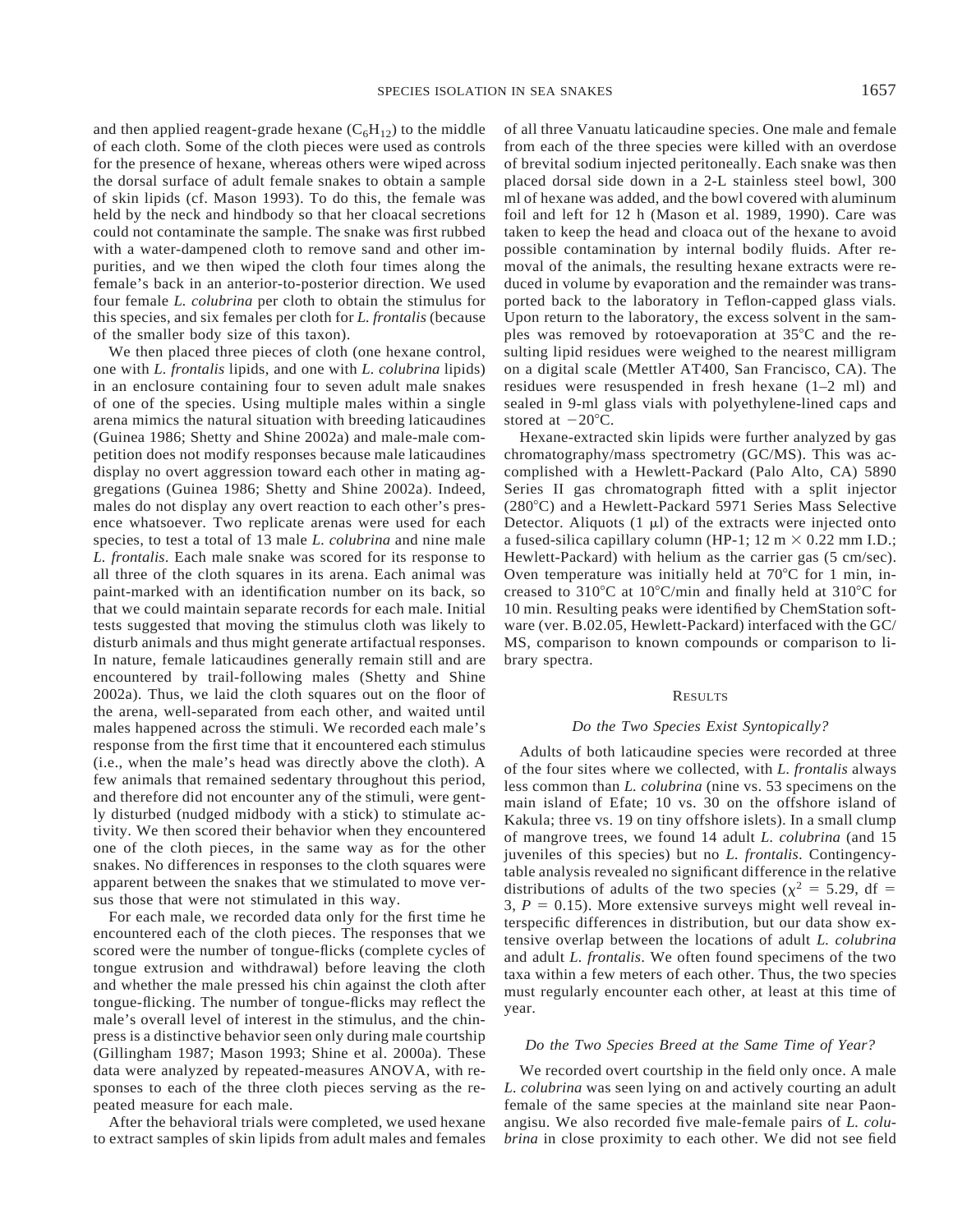courtship in *L. frontalis* but recorded vigorous courtship in this species in arena trials. In three cases, males were fully aligned with the female's body and engaged in courtship behaviors (body-jerking, head-pressing) that were superficially identical to those of *L. colubrina* (Shetty and Shine 2002a).

#### *What Cues Elicit Courtship by Males?*

Observations of courtship in arena trials, as well as our previous experience with field courtship and copulation in *L. colubrina* (Shetty 2000; Shetty and Shine 2002a,b), strongly suggest that contact pheromones are the most important cues for courtship in laticaudine snakes. Trail-following and courting males tongue-flick frequently, and a male encountering a female repeatedly tongue-flicks her dorsal surface as he crawls forward and aligns his body with hers. As in most other snake species (Gillingham 1987), the courting male then presses his chin firmly against the female's dorsum while intermittently jerking his entire body and attempting to lift her tail upward with his own. Both the tongue-flicking and chin-pressing behaviors suggest that the vomeronasal system is involved in male courtship in sea kraits, as it is in other snakes (Noble 1937; Shine et al. 2000c).

# *Do Adult Female Sea Kraits Possess Pheromones in the Skin?*

Courting male garter snakes (*Thamnophis sirtalis*) can distinguish the sex of other individuals via sex differences in skin lipids (Mason 1992). Mass spectrophotometry confirmed that sea kraits also have lipids on their body surface, and that the composition of these lipids differs between conspecific males and females (Fig. 1). Although cholesterol gave a large peak in each sample (at 22 min), sex differences in other lipids were evident in both species (Fig. 1).

# *Do the Female's Skin Pheromones Differ between the Two Species?*

Lipids on the body surface of adult female *L. frontalis* differed considerably from those of adult female *L. colubrina* (Fig. 1), potentially offering cues for species as well as sex recognition. Lipid profiles of *L. laticaudata*, the other Vanuatu sea-krait taxon, were broadly similar to those of *L. colubrina* (Fig. 1).

# *Do Males Preferentially Court Conspecific Females?*

Snakes of both species settled down in the arenas, and we saw active courtship on several occasions. The arena trials revealed that males of both *L. colubrina* and *L. frontalis* exhibit a strong preference for conspecific rather than heterospecific females. Male *L. colubrina* aligned with female *L. colubrina* in 14 of 21 trials (67%) versus none of 10 trials with female *L. frontalis* (log-likelihood ratio from logistic regression with species of female as the independent variable and body alignment as the dependent variable:  $\chi^2 = 15.95$ ,  $df = 1, P < 0.0001$ . Similarly, male *L. frontalis* aligned their bodies with those of conspecific but not heterospecific females (eight of 12 vs. zero of 11: log-likelihood ratio test,  $\chi^2$  = 14.44, df = 1, *P* < 0.0001). Thus, males of each species

recognize conspecific females and do not court females of the sibling species.

# *Is Species Discrimination by Courting Males Based on Pheromonal Cues?*

The male snakes responded in consistent ways to the three treatments that we offered on hexane-soaked cloth inside the arenas. Repeated-measures ANOVA on the tongue-flick responses of male snakes revealed that male *L. colubrina* were more responsive overall than were male *L. frontalis* ( $F_{1,40}$  = 5.57,  $P < 0.03$ ) and that some stimuli attracted more tongueflicks than did others (repeated measure,  $F_{2,40} = 14.09$ ,  $P \le$ 0.0001; post hoc tests show that the hexane control elicited fewer tongue-flicks than did either of the snake stimuli). Also, males of the two species responded to the various stimuli in different ways ( $F_{2,40} = 12.46, P < 0.0001$ ). Male *L. colubrina* tongue-flicked most to the scent of female *L. colubrina*, whereas male *L. frontalis* tongue-flicked almost exclusively to the scent of female *L. frontalis* (Fig. 2).

Logistic regression on the chin-pressing behavior of our test snakes also revealed significantly different responses to different stimuli. Chin-pressing was seen in nine of 13 trials when a male *L. colubrina* encountered the scent of a female *L. colubrina*, and in five of 9 trials when a male *L. frontalis* encountered the scent of a female *L. frontalis*. This behavior was never seen in any other context (heterospecific or control scent) and thus, male snakes of both species displayed chinpressing more often to conspecific scent than to other treatments (log-likelihood ratio test,  $\chi^2$  = 26.09, df = 2, *P* < 0.0001 for *L. colubrina*;  $\chi^2 = 13.51$ , df = 2, *P* < 0.002 for *L. frontalis*).

### **DISCUSSION**

The two taxa that we have studied are so similar morphologically that they have long been considered conspecific (McCarthy 1986). Under any phenetic or cladistic analysis, these taxa form a single strongly supported clade within laticaudine phylogeny (e.g., Cogger et al. 1987; Heatwole and Guinea 1993; Greer 1997). Although these two species live in syntopy and breed at the same time of year (or at least, overlap substantially in this respect), hybrids have not been reported (based on a large dataset on morphology: H. G. Cogger, pers. comm.). The limited distribution of *L. frontalis*, entirely within the broader distribution of *L. colubrina*, raises the intriguing possibility that speciation in this lineage may have occurred through sympatric or peripatric processes (Panhuis et al. 2001; Odeen and Florin 2002). Our study suggests that the current separation between the taxa is maintained by species-specificity in the cues that elicit courtship by males of both species. Skin lipids act as sex pheromones in laticaudines, as in other snake species (Mason 1992; Weldon et al. 1992), and interspecific differences in the skinlipids of adult females are the means by which males are able to discriminate between conspecific and heterospecific females. Thus, selective pressures associated with the marine habitat of laticaudids have not prevented interspecific divergence in skin lipids sufficient to permit species discrimination by courting males.

The scarcity of field observations on reproductive behavior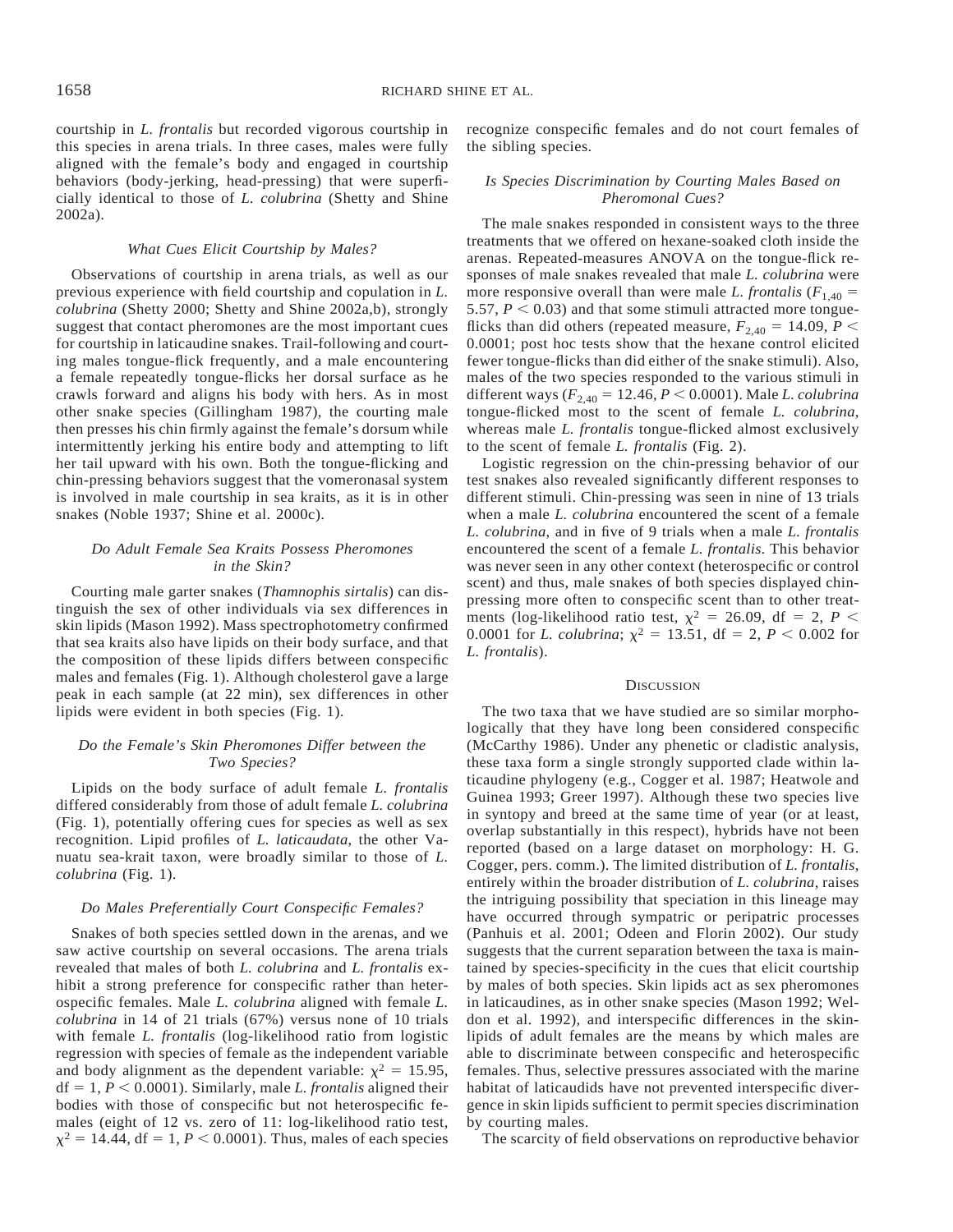

FIG. 1. Lipid profiles from hexane washes from three species of sea kraits, *Laticauda* spp., from Vanuatu. See text for methods used to obtain these profiles.

of Vanuatu sea-snakes means that we cannot be certain that the two species court and mate in the same places at the same times. However, extensive data on one of these taxa elsewhere in their range (*L. colubrina* in Fiji) indicate that courtship occurs over a relatively long period and in a wide variety

of habitats—apparently, wherever and whenever an adult male encounters an adult female (Shetty 2000; Shetty and Shine 2002a,b). Thus, we would expect occasional hybridization between *L. colubrina* and *L. frontalis* in the absence of behavioral barriers to mating.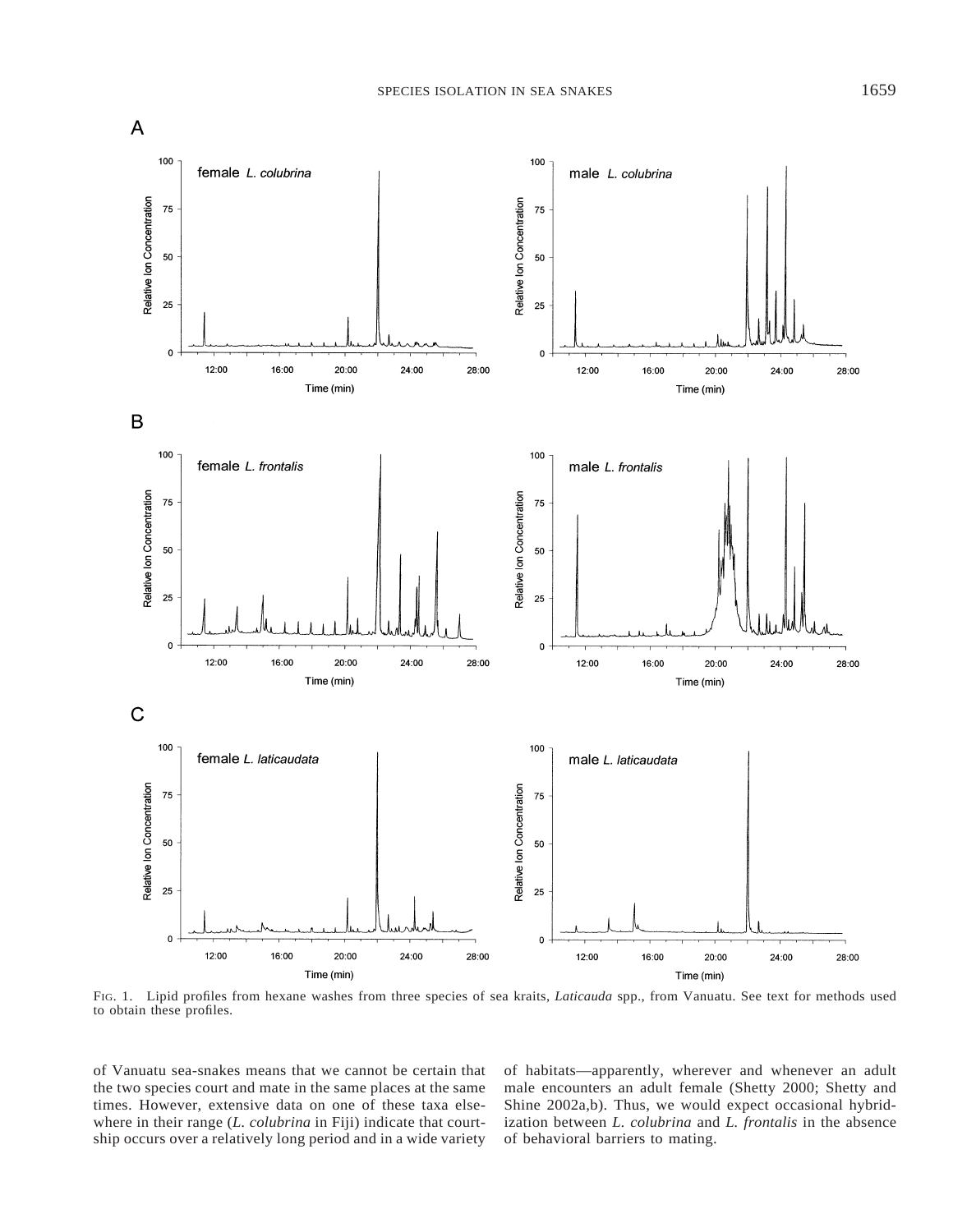

FIG. 2. Numbers of tongue-flicks exhibited by male sea snakes in response to three stimuli in arena trials. The male snakes belonged to two sibling species (*Laticauda colubrina* and *L. frontalis*) and the stimuli were squares of cloth soaked in hexane (control) or soaked in hexane and then wiped on the dorsal surfaces of adult females of either snake species. Graph shows mean value  $\pm$  one standard error. See text for statistical tests and further explanation.

In the outdoor arenas, males of both taxa commonly exhibited courtship to females of their own species, but never courted females of the other species. Although males also exhibited a strong species-specificity in their response to female lipids, male *L. colubrina* were more reactive and less discriminating in this respect than were male *L. frontalis* (Fig. 2). This result may be due at least partly to our experimental design. Because female *L. colubrina* are larger than female *L. frontalis*, our hexane-extracted samples may have contained a higher concentration of *L. colubrina* lipids than *L. frontalis* lipids. We attempted to control for this size difference by wiping six *L. frontalis* and only four *L. colubrina*, but nonetheless a difference may still have existed. If so, male *L. colubrina* in the pheromone trials may have been exposed to higher concentrations of conspecific pheromones, and thus (perhaps) reacted more strongly to all stimuli that they encountered.

Nonetheless, bias from our experimental procedures cannot explain the greater species specificity of *L. frontalis* than of *L. colubrina* males (Fig. 2). Male *L. frontalis* showed very few tongue-flicks to the scent of female *L. colubrina*, whereas male *L. colubrina* tongue-flicked frequently to the scent of female *L. frontalis* (Fig. 2). Why should male *L. frontalis* be more selective than male *L. colubrina* in this respect? There are two plausible answers to this question. The first is that *L. colubrina* is much more common than *L. frontalis*, so that most of the female snakes that male *L. frontalis* encounter would be the ''wrong'' species. These males should thus be under more intense selection for species recognition than would male *L. colubrina*, which encounter the wrong species of female less often. This asymmetry may be exaggerated by another cue that male *L. colubrina* use for courtship: female

body size. In arena trials with Fijian *L. colubrina*, males devoted much more intense courtship to large females than to smaller animals (Shetty and Shine 2002a). The same pattern has been documented in American garter snakes, and may reflect the greater fecundity of larger females (Hawley and Aleksiuk 1975). In the case of our two laticaudine species, a preference for larger females means that male *L. colubrina* would be unlikely to court female *L. frontalis*. The largest female *L. frontalis* in our sample (78.3 cm SVL, 176 g) was smaller than any of the adult female *L. colubrina* (96.3 cm SVL, 261 g: Shine et al. 2002).

It would be interesting to know if male *L. frontalis*, like male *L. colubrina* and male garter snakes, prefer to court and mate larger rather than smaller females. Such a pattern would generate even more intense selection for species recognition in *L. frontalis* than in *L. colubrina*. In the absence of pheromonal barriers, a male *L. colubrina* is unlikely to court a (small) female *L. frontalis*; but in the absence of such barriers, a male *L. frontalis* would presumably court female *L. colubrina* (indeed, these might offer a super-stimulus). Our data from the hexane-extract trials fit well with this scenario, in suggesting that male *L. frontalis* are more selective courters than are male *L. colubrina* (Fig. 2). Such asymmetries may be common in species isolating mechanisms (Arnold et al. 1996; Tregenza et al. 2000).

Asymmetries may also influence selection for distinctive traits in females. Because *L. frontalis* is much less common than *L. colubrina*, female *L. frontalis* may have more chance of being courted by the wrong males (unless size is a major factor; see above). Thus, they may benefit from having unambiguous species-identifiers that discourage courtship by male *L. colubrina*. Our data on skin lipids fit well with this speculation. Female *L. frontalis* display several lipid components not found in female *L. colubrina* (Fig. 1). Intriguingly, some of these are similar to lipids in male *L. colubrina*, and (by analogy with garter snakes; Mason and Crews 1986) may tend to discourage courtship by such males. The similarity between lipid profiles in females of *L. colubrina* and *L. laticaudata* suggest that it is *L. frontalis* that has evolved differences in this respect (Fig. 1).

Although barriers to hybridization have been explored in many taxa (Howard and Berlocher 1998), reptiles have attracted relatively little research on this topic. The most detailed work involves lizards, where reproductive isolation seems to depend upon visual cues in some taxa (Losos 1985) and chemical cues in others (Cooper and Vitt 1987). In snakes, Ford (1982) and Ford and Schofield (1984) have shown that male garter snakes preferentially follow pheromonal trails deposited by females of their own rather than other species. However, this work did not include courtship behavior.

This lack of research on species isolating mechanisms in snakes is surprising, because the mating systems of several snake species facilitate such work. For example, many natricine taxa live in large mixed-species aggregations during the mating season, and experimental studies clearly demonstrate the importance of skin lipids as contact pheromones in such systems (Mason and Crews 1986; Mason 1993). A lineage such as the American garter snakes (*Thamnophis*) offers an ideal opportunity to explore the evolution of re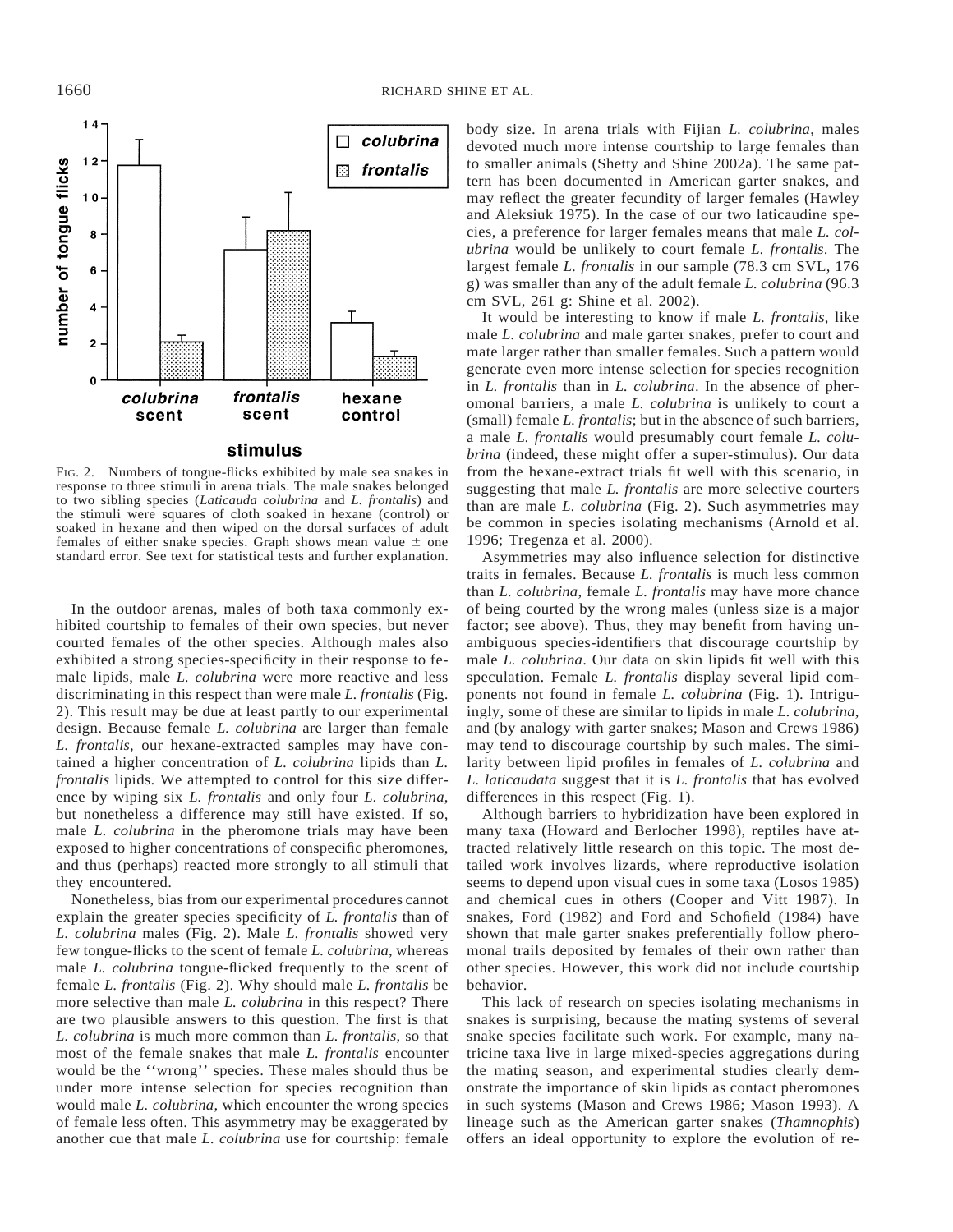productive isolation by examining the ways in which female lipids, and male responses to those lipids, have changed through phylogeny (Ford 1982). Studies on visual and auditory mate-recognition systems in other kinds of organisms have documented a range of evolutionary phenomena such as sexual selection for sensory exploitation of existing sexrecognition systems (Ryan et al. 1990). Given the evolution of pheromonally based female mimicry in at least one snake species (Mason and Crews 1986; Shine et al. 2000a,b), phylogenetic shifts in female lipids and male responses within snake lineages provide an exceptional opportunity to explore the evolution of mate recognition systems.

### **ACKNOWLEDGMENTS**

We thank the people of Paonangisu village, especially Chief Henry Cyrell and his family and staff, for their extraordinary kindness and hospitality. H. Cogger not only first told us about the study system, but also accompanied us during the work and educated us about laticaudine snakes. We thank W. Naviti (Vanuatu Fisheries Department) for permits for the study. The work was funded by the National Geographic Society (Committee for Research and Exploration) and by the Australian Research Council.

### LITERATURE CITED

- Andersson, M. 1994. Sexual selection. Princeton Univ. Press, Princeton, NJ.
- Arnold, S. J., P. A. Verrell, and S. G. Tilley. 1996. The evolution of asymmetry in sexual isolation: a model and a test case. Evolution 50:1024–1033.
- Cogger, H. G., H. Heatwole, Y. Ishikawa, M. McCoy, N. Tamiya, and T. Teruuchi. 1987. The status and natural history of the Rennell Island sea krait, *Laticauda crockeri* (Serpentes: Laticaudidae). J. Herpetol. 21:255–266.
- Cooper, W. E. J., and L. J. Vitt. 1984. Conspecific odour detection by male broad-headed skinks, *Eumeces laticeps*: effects of sex and site of odour source and of male reproductive condition. J. Exp. Biol. 230:199–209.

-. 1987. Ethological isolation, sexual behavior and pheromones in the *fasciatus* species group of the lizard genus *Eumeces*. Ethology 75:328–336.

- Darwin, C. 1859. On the origin of species by means of natural selection, or, the preservation of favoured races in the struggle for life. John Murray, London.
- De Vis, C. W. 1905. A new genus of lizards. Ann. Qld. Mus. 6: 46–52.
- Dobzhansky, T. 1951. Genetics and the origin of species. Columbia Univ. Press, New York.
- Ford, N. B. 1982. Species specificity of sex pheromone trails of sympatric and allopatric garter snakes (*Thamnophis*). Copeia 1982:10–13.
- Ford, N. B., and C. W. Schofield. 1984. Species specificity of sex pheromone trails in the plains garter snake, *Thamnophis radix*. Herpetologica 40:51–55.
- Gillingham, J. C. 1987. Social behavior. Pp. 184–209 *in* R. A. Seigel, J. T. Collins, and S. S. Novak, eds. Snakes: ecology and evolutionary biology. McGraw-Hill, New York.
- Greer, A. E. 1997. The biology and evolution of Australian snakes. Surrey Beatty and Sons, Sydney.
- Guinea, M. L. 1986. Aspects of the biology of the common Fijian sea snake *Laticauda colubrina* (Schneider). Univ. of the South Pacific, Suva, Fiji.
- Hawley, A. W. L., and M. Aleksiuk. 1975. Thermal regulation of spring mating behavior in the red-sided garter snake (*Thamnophis sirtalis parietalis*). Can. J. Zool. 53:768–776.
- Heatwole, H. F. 1999. Sea snakes. Univ. of New South Wales Press, Sydney.
- Heatwole, H. F., and M. L. Guinea. 1993. Family Laticaudidae. Pp. 319–322 *in* C. J. Glasby, G. J. B. Ross, and P. L. Beesley, eds. Fauna of Australia. Vol. 2. Amphibia and Reptilia. Australian Government Publishing Service, Canberra.
- Higgie, M., S. Chenoweth, and M. Blows. 2000. Natural selection and the reinforcement of mate recognition. Science 290: 519–521.
- Howard, D. J., and S. H. Berlocher, eds. 1998. Endless forms: species and speciation. Oxford Univ. Press, New York.
- Losos, J. B. 1985. An experimental demonstration of the speciesrecognition role of *Anolis* dewlap color. Copeia 1985:261–262.
- Mason, R. T. 1992. Reptilian pheromones. Pp. 114–228 *in* C. Gans and D. Crews, eds. Biology of the reptilia. Vol. 18. Hormones, brains and behavior. Univ. of Chicago Press, Chicago, IL.
- 1993. Chemical ecology of the red-sided garter snake, *Thamnophis sirtalis parietalis*. Brain Behav. Evol. 41:261–268.
- Mason, R. T., and D. Crews. 1986. Pheromone mimicry in garter snakes. Pp. 279–283 *in* D. Duvall, D. Muller-Schwarze, and R. M. Silverstein, eds. Chemical signals in vertebrates. Vol. 4. Plenum, New York.
- Mason, R. T., H. M. Fales, T. H. Jones, L. K. Pannell, J. W. Chinn, and D. Crews. 1989. Sex pheromones in snakes. Science 245: 290–293.
- Mason, R. T., T. H. Jones, H. M. Fales, L. K. Pannell, and D. Crews. 1990. Characterization, synthesis, and behavioral responses to the sex attractiveness pheromone of the red-sided garter snakes (*Thamnophis sirtalis parietalis*). J. Chem. Ecol. 16: 2353–2369.
- Mayr, E. 1972. Sexual selection and natural selection. Pp. 87–104 *in* B. Campbell, ed. Sexual selection and the descent of man. Heinemann, London.
- McCarthy, C. J. 1986. Relationships of the laticaudine sea snakes (Serpentes: Elapidae: Laticaudinae). Bull. Brit. Mus. Nat. Hist. (Zool.) 50:127–161.
- Noble, G. K. 1937. The sense organs involved in the courtship of *Storeria*, *Thamnophis*, and other snakes. Bull. Am. Mus. Nat. Hist. 73:673–725.
- O'Byrne, D., and D. Harcombe. 1999. Vanuatu. Lonely Planet Publications, Melbourne, Victoria.
- Odeen, A., and A.-B. Florin. 2002. Sexual selection and peripatric speciation: the Kaneshiro model revisited. J. Evol. Biol. 15: 301–306.
- Panhuis, T. M., R. K. Butlin, M. Zuk, and T. Tregenza. 2001. Sexual selection and speciation. Trends Ecol. Evol. 16:364–371.
- Ryan, M. J., J. H. Fox, W. Wilezynski, and A. S. Read. 1990. Sexual selection for sensory exploitation in the frog *Physalaemus pustulosus*. Nature 343:66–68.
- SAS Institute. 1998. Statview 5. SAS Institute, Cary, NC.
- Shetty, S. 2000. Behavioural ecology of the yellow-lipped sea krait, *Laticauda colubrina*, in the Fiji Islands. M.Sc. thesis, University of Sydney, Sydney, Australia.
- Shetty, S., and R. Shine. 2002a. The mating system of yellow-lipped sea kraits (*Laticauda colubrina*, Laticaudinae). Herpetologica 58: 170–180.
- 2002b. Activity patterns of yellow-lipped sea kraits (La*ticauda colubrina*) on a Fijian island. Copeia 2002:77–85.
- Shine, R., R. N. Reed, S. Shetty, and H. G. Cogger. 2002. Relationships between sexual dimorphism and niche partitioning within a clade of sea-snakes (Laticaudinae). Oecologia *In press.*
- Shine, R., P. S. Harlow, M. P. LeMaster, I. Moore, and R. T. Mason. 2000a. The transvestite serpent: Why do male gartersnakes court (some) other males? Anim. Behav. 59:349–359.
- Shine, R., D. O'Connor, and R. T. Mason. 2000b. Female mimicry in gartersnakes: behavioural tactics of ''she-males'' and the males that court them. Can. J. Zool. 78:1391–1396.
- Shine, R., D. O'Connor, and R. T. Mason. 2000c. The problem with courting a cylindrical object: How does an amorous male snake determine which end is which? Behavior 137:727–739.
- Tregenza, T., V. L. Pritchard, and R. K. Butlin. 2000. The origins of premating reproductive isolation: testing hypotheses in the grasshopper *Chorthippus parallelus*. Evolution 54:1687–1698.